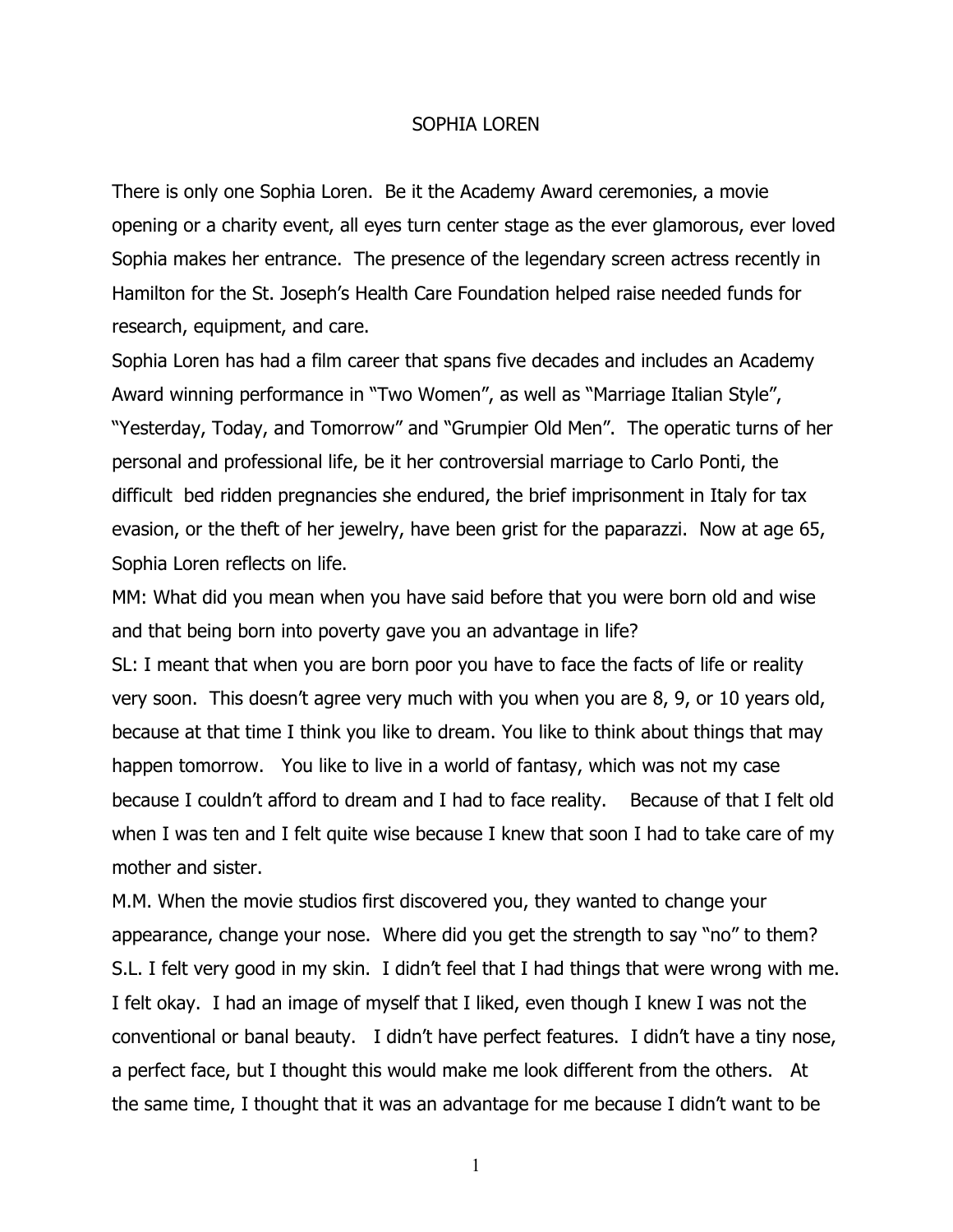like everyone else. I just wanted to be somebody that is picked out of a crowd because she looks a little special, because she doesn't follow the classical beauty. I look like myself. I knew also that by not cutting my nose and by not doing things that they were asking me to do, it was going to be a little bit harder for me. But I knew if I make it, I'm going to make it really big because I am…it's very hard for me to say…exceptional, and I was very different from the other girls who were around me. I have always felt, since the very beginning, that I had to face whatever challenges I confronted with all my personality, both spiritual, as well as physical. That is just part of my professional and human code of ethics. I believe, if I had accepted to alter my appearance, it would have meant that I didn't deserve to go on with my dreams.

MM: Your recent book " Recipes and Memories", is dedicated to your grandmother, Nonna Luisa. Why does she hold such an indelible place in your heart? SL: Those of us who were children during the Second World War understood the real, visceral meaning of hunger. We were forced to face many dangers in those years, but it

also gave us great courage, and even today I remain in awe of what we experienced. Waves of fighter planes and bombers, and almost daily explosions and crashes, greeted us just a stone's throw from my grandmother Luisa's kitchen. I'd clutch Nonna Luisa's skirts while we made the sign of the cross and waited for the din to subside and leave us unharmed. According to an old Italian adage, the best condiment for any food is hunger. No delicacies or frills can make food as appetizing as an empty belly can. We could hear bombs explode and the crackle of anti-aircraft guns. My grandmother stayed in her trench, behind her battery of pots and pans, and nothing in the world would have made me miss the delicacies that she cooked up. Whatever we had was meager and humble, but with a few sprigs of fresh herbs, Nonna Luisa could transform our stale bread into an elegant dish. I learned many things from my grandmother. One of the gifts she gave me, was the ability to transform the most ordinary food into something delectable.

M.M. Why are family and a sense of family unity so important to your well being? S.L. Because I strongly believe that family is the answer to the many calamities that afflict the world: drugs, wars, and criminality. Growing up in the warmth of a loving

2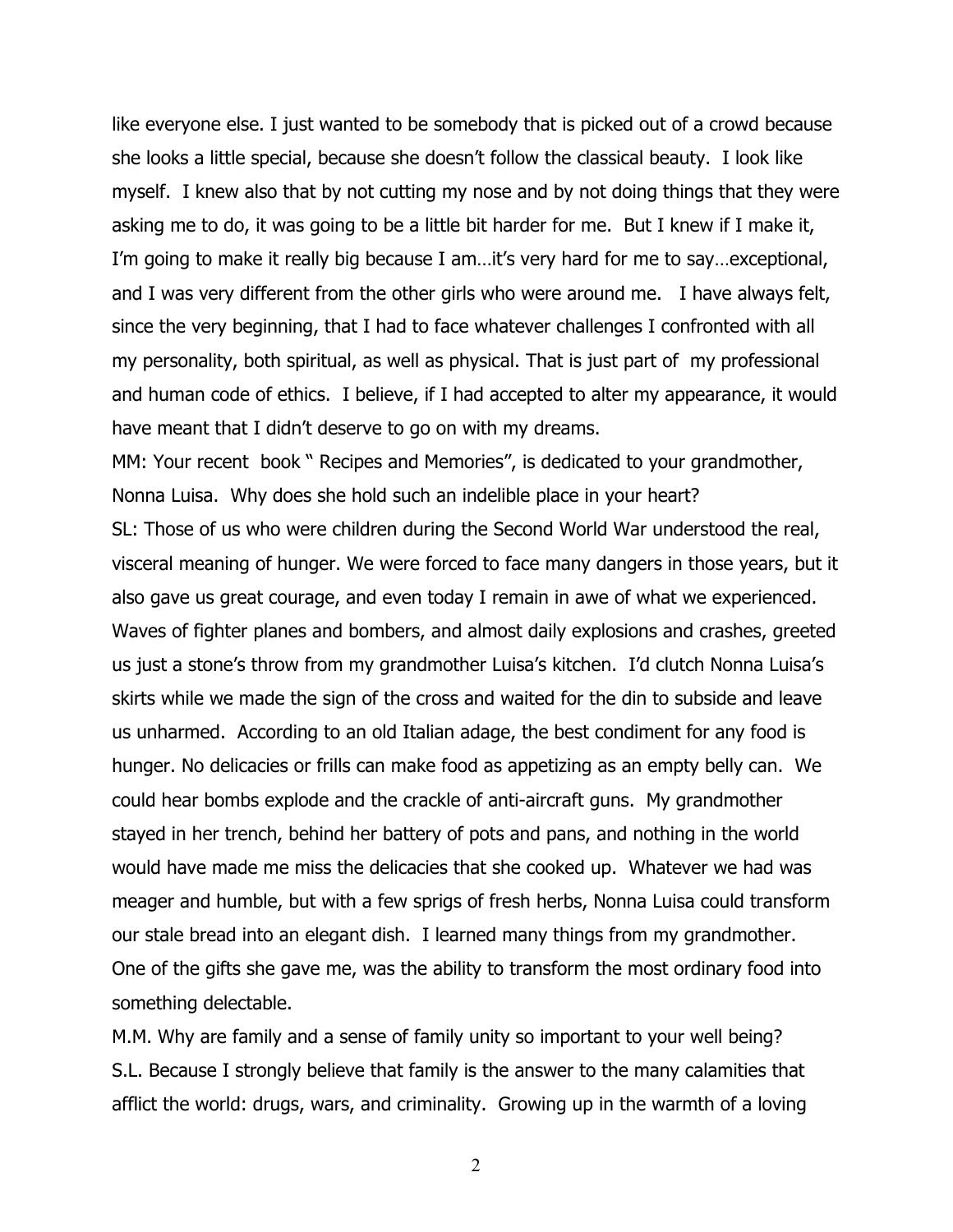family keeps our children out of the many temptations that cynically the world of profits proposes to them. For me, the family is sacred. A strong family provides the mutual love, commitment, and honesty that allow us to grow up true to ourselves and to our fellow human beings. As a mother and as a citizen of the world, I am concerned that the collapse of this social nucleus is forcing us to become anxious, fearful and uncertain about the future. Today some families are defined differently, but no matter what its makeup, the ritual of the table is the family's strongest bond. Confessions, debates, advice, and resolution of the mini-tragedies that crop up in our daily lives all find their way to the table. It creates a small universe of peace. Love and security, when you can count on them, make you the richest person in the world.

M.M. Your fans were there during your pregnancies and the birth of your boys. We've periodically seen them grow up. Give us an update on their lives.

S.L. My family is always the priority in my life. The boys are very different. Carlo Junior is now 30 and Edoardo is 26. Both are still single. Edoardo is a movie director and Carlo is an orchestra conductor. Carlo follows a superior musical career in Vienna, Austria. He has been studying piano since he was eight years old and always played classical music very well.

M.M. It's not easy being the child of a legendary movie star. How did you protect them and give them security?

S.L. Fortunately, I'd say that Carlo Jr. and Edoardo have never shown, nor felt, to be privileged. They have nice, good friends who are as caring as my children are. To all of them; I am a diligent point of reference. For me, the values I've always tried to instill in them are respect and understanding toward others.

M.M. Your husband Carlo Ponti, who is 21 years your senior, has said of your 4 decade long romance, "It's a question of chemistry, you need something very strong to last." How do you explain the bond the two of you have?

S.L. There is a mutual understanding in our communication. We also share the same passion for movie art. I don't know why people are surprised when a person gets married and the marriage lasts. I think it's absolutely normal. It all depends on you and on your partner and if it's worth it for you to be together, if you know you have

3